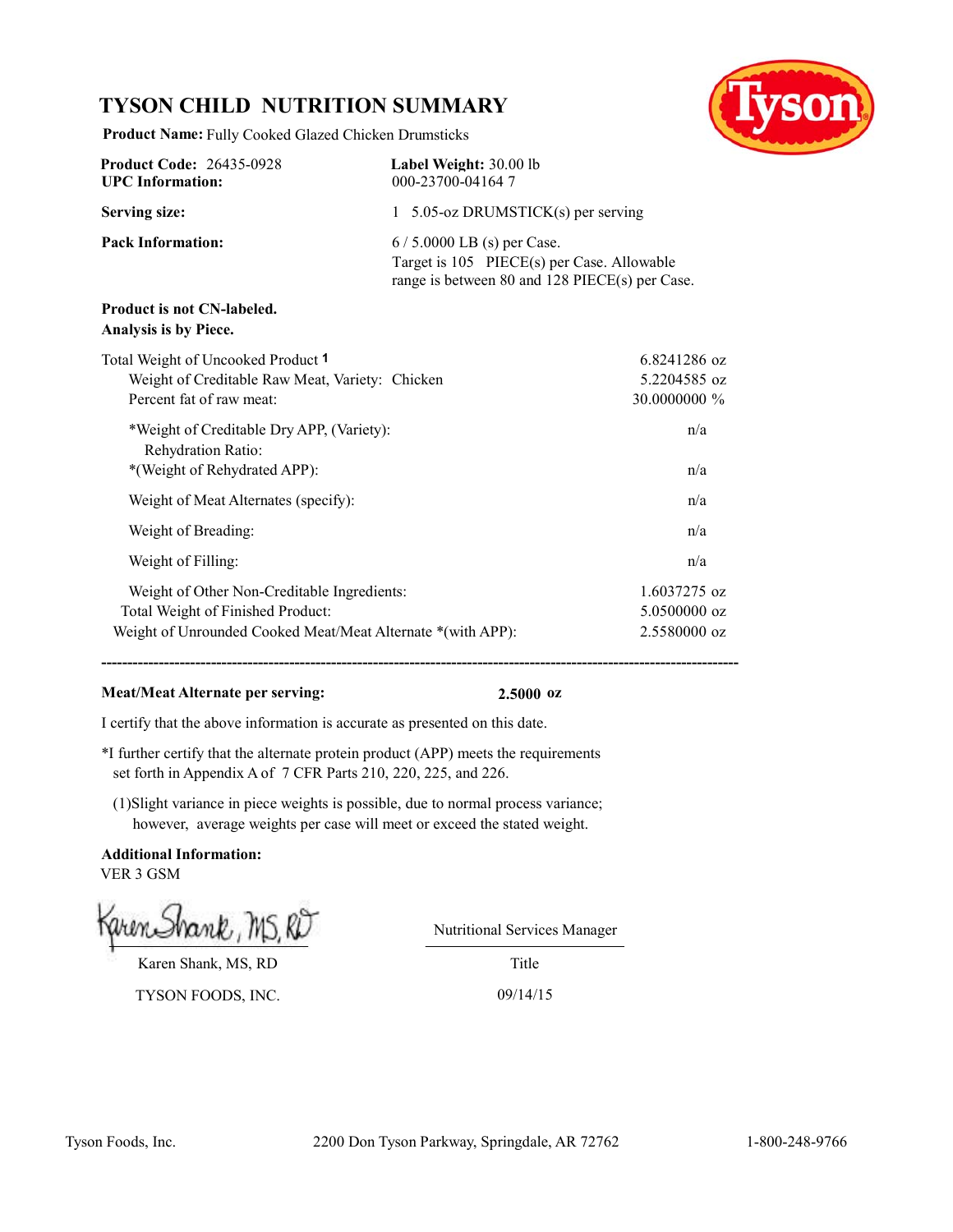Product Code: 26435-928 UPC Code: 00023700041647

### **PREPARATION**

PREPARATION: Appliances vary, adjust accordingly. Convection Oven From Frozen: 28-30 minutes at<br>375°F. From Thawed: 22-27 minutes at 375°F. Conventional Oven From Frozen: 38-42 minutes at 375°F.<br>From Thawed: 32-37 minutes

#### **PIECE COUNT**

Between 80 and 128 PIECE(s) per Case

#### **MASTER CASE**

| Gross<br>Weight      | 32.5785 IB | Width:  | 15.625 IN |
|----------------------|------------|---------|-----------|
| <b>Net</b><br>Weight | 30 LB      | Length: | 23.5 IN   |
| Cube:                | 1.78 FT    | Height: | 8.375 IN  |

#### **PALLET CONFIGURATION**



#### **STORAGE**

| Shelf Life:     | $365$ days |
|-----------------|------------|
| Storage Temp:   | 0 F        |
| Storage Method: | Frozen     |

# **Nutrition Facts**

Serving Size: 1 PIECE (86g) Servings Per Container: About 102

| Amount Per Serving<br>Calories 150                                                                                                        | Calories from Fat 80 |
|-------------------------------------------------------------------------------------------------------------------------------------------|----------------------|
|                                                                                                                                           | % Daily Value*       |
| Total Fat 9g                                                                                                                              | 14%                  |
| Saturated Fat 2g                                                                                                                          | 10%                  |
| Trans Fat 0g                                                                                                                              |                      |
| Polyunsaturated Fat 3g<br>Monounsaturated Fat 3g                                                                                          |                      |
| Cholesterol 85mg                                                                                                                          | 28%                  |
| Sodium 290mg                                                                                                                              | 12%                  |
| Total Carbohydrate 2g                                                                                                                     | 1%                   |
| Dietary Fiber 0g<br>Sugars Og                                                                                                             | 0%                   |
| Protein 15g                                                                                                                               | 30%                  |
| Vitamin A 0%                                                                                                                              | Vitamin C 0%         |
| Calcium 0%                                                                                                                                | Iron $4%$            |
| * Percent daily values are based on a 2,000 calorie<br>diet. Your daily values may be higher or lower<br>depending on your calorie needs. |                      |

#### **CN Label: No**

To obtain a signed copy of the CN statement for this item, please contact the Tyson Food Service Concierge via [e-mail](mailto:fscomments@tyson.com) or call 1-800 - 248 -9766.

#### **INGREDIENTS**

Chicken drumsticks, water, seasoning [chicken flavor & binder (oven roast type) (maltodextrin, salt, chicken powder, sunflower oil, chicken broth, yeast extract, flavors, chicken fat, onion powder, gum arabic, sodium phosphate, garlic powder, acetic acid, and grill flavor {from sunflower oil})], sodium phosphates, modified potato starch, seasoning (potassium chloride, rice flour). GLAZED WITH: Water glaze (maltodextrin, sugar, chicken broth, yeast extract, salt, modified corn starch, cooked chicken skin, dextrose, caramelized sugar, cooked chicken, onion powder, garlic powder, xanthan gum, methylcellulose, natural flavors, chicken fat).

CONTAINS NO ALLERGENS





**tysonfoodservice.com** 1-800-24-TYSON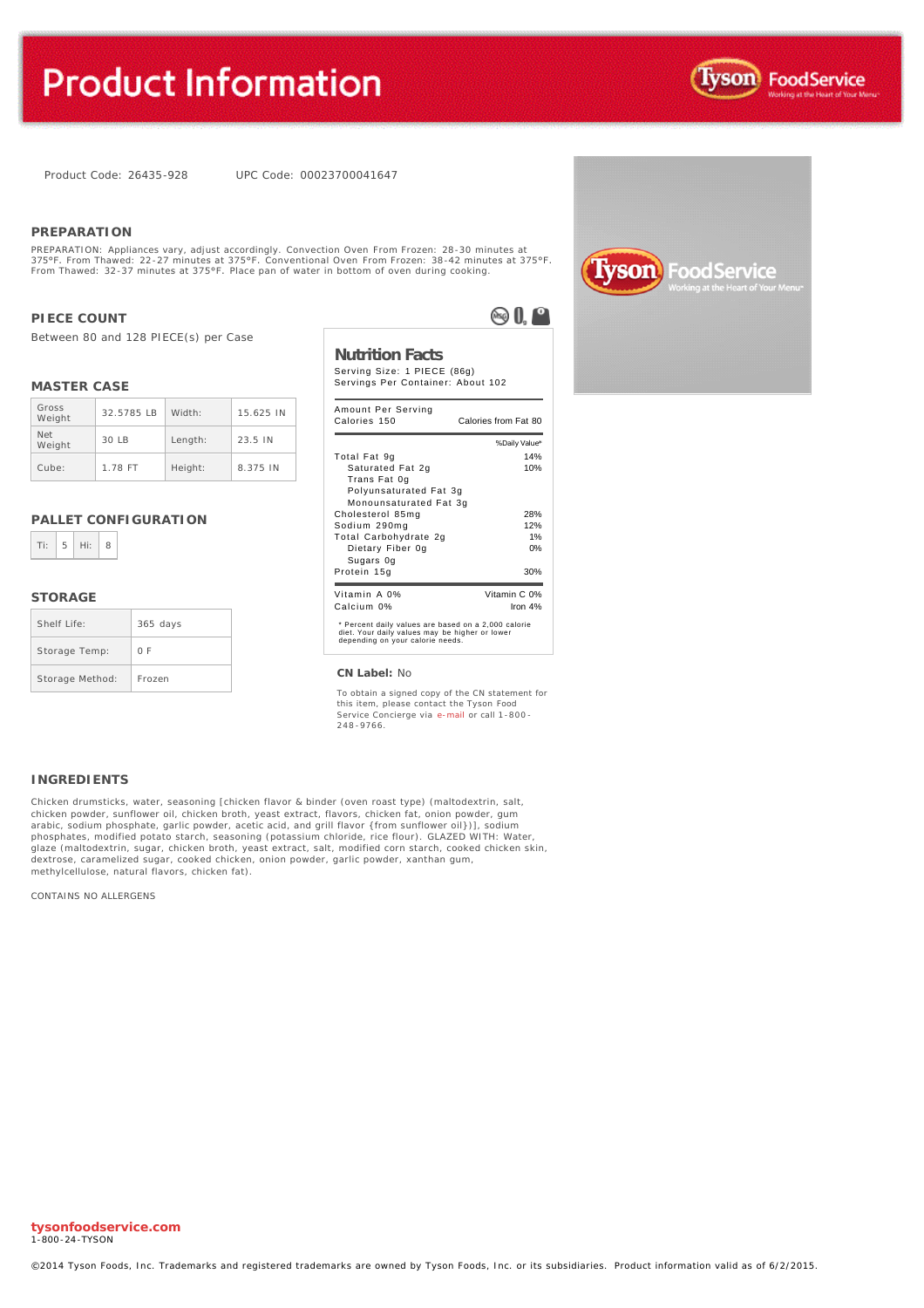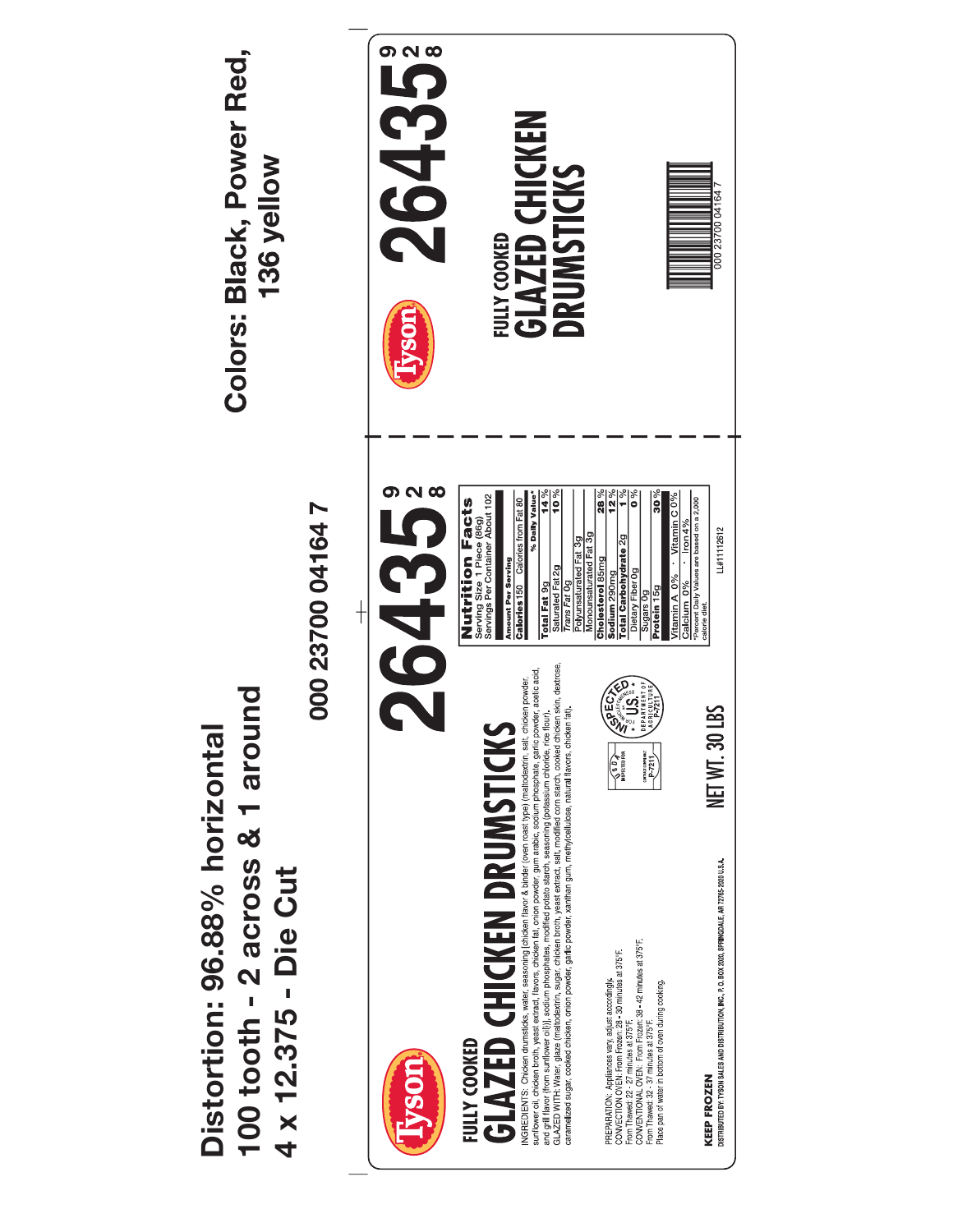

# Sample Product Formulation Statement (Product Analysis) for Meat/Meat Alternate (M/MA) **Products**

Child Nutrition Program operators should include a copy of the label from the purchased product carton in addition to the following information on letterhead signed by an official company representative.

Product Name: FC glaypool (KH dVVMStICKS Code No.: 20435-928<br>Manufacturer: Juson Goods, Inc Case/Pack/Count/Portion/Size: 30 #MC

Please fill out the chart below to determine the creditable amount of Meat/Meat Alternate

| <b>Description of Creditable</b> | <b>Ounces per Raw</b>        | <b>Multiply</b> | <b>FBG Yield/</b> | Creditable |
|----------------------------------|------------------------------|-----------------|-------------------|------------|
| Ingredients per                  | <b>Portion of Creditable</b> |                 | <b>Servings</b>   | Amount *   |
| <b>Food Buying Guide (FBG)</b>   | Ingredient                   |                 | Per Unit          |            |
| Chicken drunstick w              | $5.33 - D4585$               |                 | <b>C</b>          | 2.558      |
| an                               |                              |                 |                   |            |
|                                  |                              |                 |                   |            |
| A. Total Creditable M/MA Amount  |                              |                 |                   |            |

\*Creditable Amount - Multiply ounces per raw portion of creditable ingredient by the FBG Yield Information.

# II. Alternate Protein Product (APP)

If the product contains APP, please fill out the chart below to determine the creditable amount of APP. If APP is used, you must provide documentation as described in Attachment A for each APP used.

| Description of APP,<br>manufacture's name,<br>and code number                    | <b>Ounces</b><br>Dry APP<br><b>Per Portion</b> | <b>Multiply</b> | % of<br>Protein<br>$As-Is*$ | Divide by<br>$18**$ | Creditable<br><b>Amount</b><br>$APP***$ |
|----------------------------------------------------------------------------------|------------------------------------------------|-----------------|-----------------------------|---------------------|-----------------------------------------|
|                                                                                  |                                                |                 |                             | $-$ by 18           |                                         |
|                                                                                  |                                                |                 |                             | $\div$ by 18        |                                         |
|                                                                                  |                                                | X               |                             | $\div$ by 18        |                                         |
| <b>B. Total Creditable APP Amount'</b>                                           |                                                |                 |                             |                     |                                         |
| C. TOTAL CREDITABLE AMOUNT $(A + B$ rounded down to<br>nearest $\frac{1}{4}$ oz) |                                                |                 |                             |                     |                                         |

\*Percent of Protein As-Is is provided on the attached APP documentation.

\*\*18 is the percent of protein when fully hydrated.

\*\*\* Creditable amount of APP equals ounces of Dry APP multiplied by the percent of protein as-is divided by 18. Total Creditable Amount must be rounded down to the nearest 0.25oz (1.49 would round down to 1.25 oz meat equivalent). Do not round up. If you are crediting M/MA and APP, you do not need to round down in box A (Total Creditable M/MA Amount) until after you have added the Total Creditable APP Amount from box B to box C.

Total weight (per portion) of product as purchased  $\sim$  5.05 ob

Total creditable amount of product (per portion)<br>(Reminder: Total creditable amount cannot count for more than the total weight of product.)

I certify that the above information is true and correct and that a 5.05 ounce serving of the above product (ready for serving) contains  $\sum S$  ounces of equivalent meat/meat alternate when prepared according to directions.

I further certify that any APP used in the product conforms to the Food and Nutrition Service Regulations (7 CFR Parts 210, 220, 225, 226, Appendix A) as demonstrated by the attached supplier documentation.

Wally Miller, MS, RD File V Code -<br>Printed Name Miller, MS, RD 7-9-15 479-290-2327